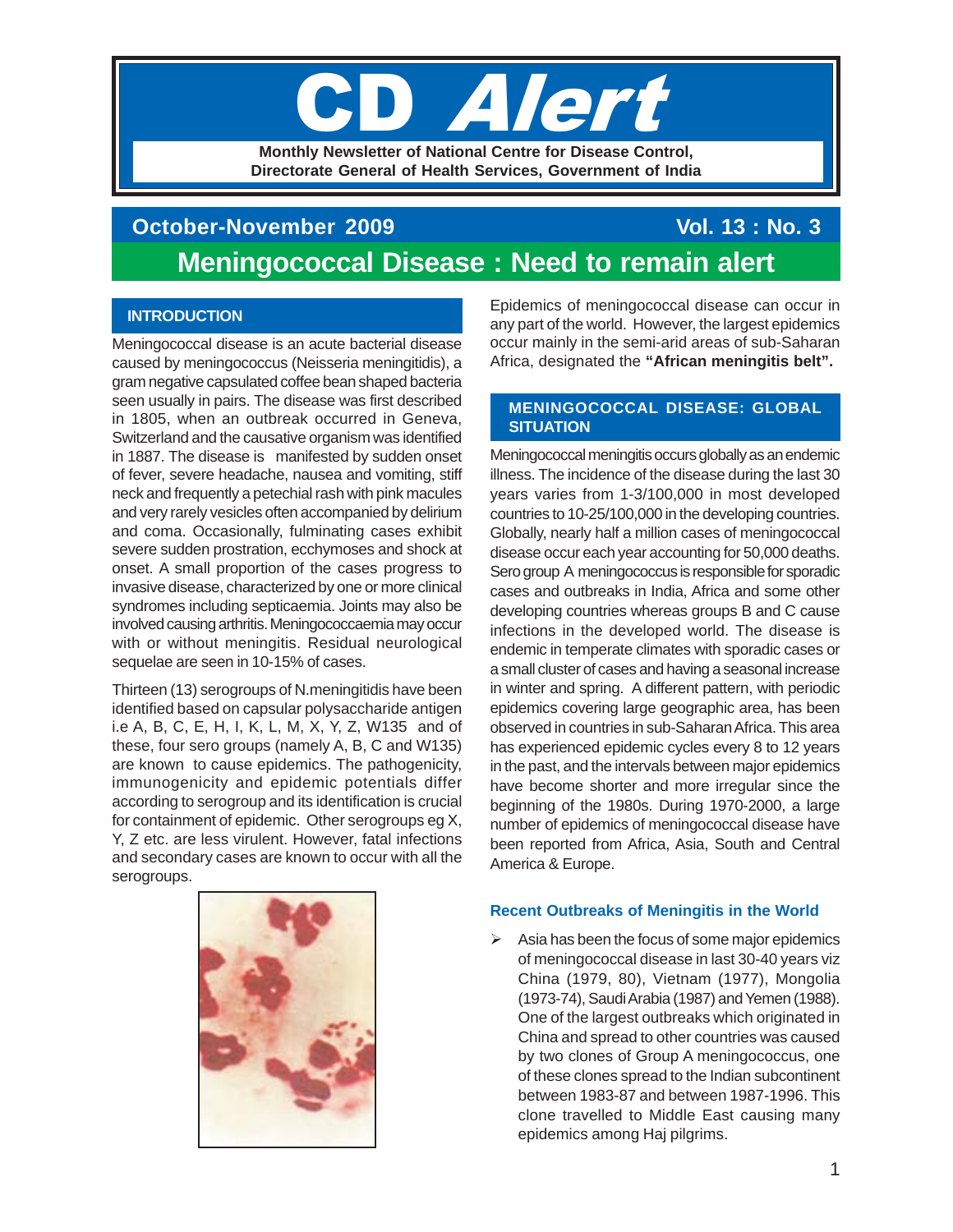- $\triangleright$  In 1985, Bhutan was hit by an epidemic of meningococcal disease in which 247 cases and 41 deaths were reported.
- $\triangleright$  New Zealand experienced an epidemic of Group B disease in 1990 reporting 53 cases during the year, the number of cases increased each year reaching 613 cases in 1997.
- $\triangleright$  In 1996, the largest outbreak ever reported occurred in the meningitis belt of sub-Saharan Africa involving many countries, wherein a total of more than 2,50,000 cases with more than 25,000 deaths were reported to WHO.
- $\triangleright$  In 2002, the great lake region was affected by outbreaks in villages and refugee camps which caused more than 2200 cases including 200 deaths.
- $\triangleright$  In 2000 and 2001, several hundred pilgrims attending the Haj in Saudi Arabia were infected with N.meningitidis W135.
- $\triangleright$  In 2002, W135 emerged in Burkina Faso where 130,000 people got affected and 1500 died.
- $\triangleright$  In 2009, (Jan-March) Nigeria reported outbreak of Group A meningococcal disease accounting for 17,462 cases and 960 deaths.
- $\triangleright$  Niger reported 4513 cases of meningococcal disease with 169 deaths during Jan-March 2009.

## **INDIAN SCENARIO**

Meningococcal disease is seen in practically all parts of the country, though in low numbers, with outbreaks of the disease occurring from time to time as given below. Serogroup A has been associated with all the outbreaks as well as sporadic cases. There are very few reports of occurrence of group B and C disease in the country as sporadic cases only. As far back as 1883, an outbreak of meningococcal meningitis was recorded in Shikarpur Jail, Rajasthan, though it was not laboratory confirmed evidently due to non availability of laboratory facilities at that time. Thereafter, the disease has been persisting as an endemic problem through out the country in the form of sporadic cases off and on with some major outbreaks occurring at regular intervals.

#### **Major outbreaks in the country**

## **Outbreak in 1966, Delhi**

During March 1966, an increased number of pyogenic meningitis cases were admitted in 5 major hospitals of Delhi. A total of 616 cases were recorded. The proportion of laboratory confirmed cases increased from 4.8% in January to 10.6% in February to reach a peak of 44.9% in May 1966. The outbreak was due to meningococcus.

Highest proportion of cases were seen in children below one year of age.

#### **Outbreak in 1985-86, Delhi**

After a gap of about 20 years, Delhi and adjoining areas (Faridabad, Gurgaon, Rohtak, Ghaziabad, Mathura and Bharatpur etc) experienced another outbreak of meningococcal meningitis in 1985-86. A total of 6133 meningitis cases with 799 deaths were recorded, with an overall case-fatality rate of 13%. The causative agent was identified as Serogroup A.

#### **Outbreak in 1985-87, Surat (Gujarat)**

An outbreak of meningococcal meningitis occurred in Surat (Gujarat) wherein 197 cases and 34 deaths were reported. The etiological agent was again meningococcus Serogroup A.

## **Outbreak in 1989, Andhra Pradesh**

An outbreak of meningococcal disease was reported in three districts of the state, namely, Vishakhapatnam, Vijayanagram and Srikakulam. A total of 475 cases were reported in the state accounting for 108 deaths. The etiological agent was again found to be group A meningococcus.

#### **Outbreak in 1989, Orissa**

Another outbreak was reported in the nearby state of Orissa, wherein a total of 2951 cases of meningococcal disease accounting for 344 deaths were reported from three districts of the state, namely, Kalahandi, Kohlapur and Phulbani. The etiological agent was again found to be group A meningococcus.

#### **Outbreak in 1989, Madhya Pradesh**

More than 250 cases of meningococcal disease accounting for more than 75 deaths were reported during a period of 3 months starting Jan 1989 from the districts of Sagar, damoh, Chattarpur, Mandsaur, Ujjain, Satna, Shahjahanpur and Indore. The etiological agent was again found to be group A meningococcus.

#### **Outbreak in 2005 onwards, Delhi**

After nearly another 20 year gap, Delhi and surrounding areas witnessed another major outbreak of this disease in April 2005, accounting for 527 cases during 2005, cases further increased to 867 during 2006, thereafter there was a decline with only 380 cases in 2007 and 393 cases during 2008. The causative agent is Group A meningococcus. The cases are still being reported in 2009 in smaller numbers (only 85 cases till 20<sup>th</sup> Nov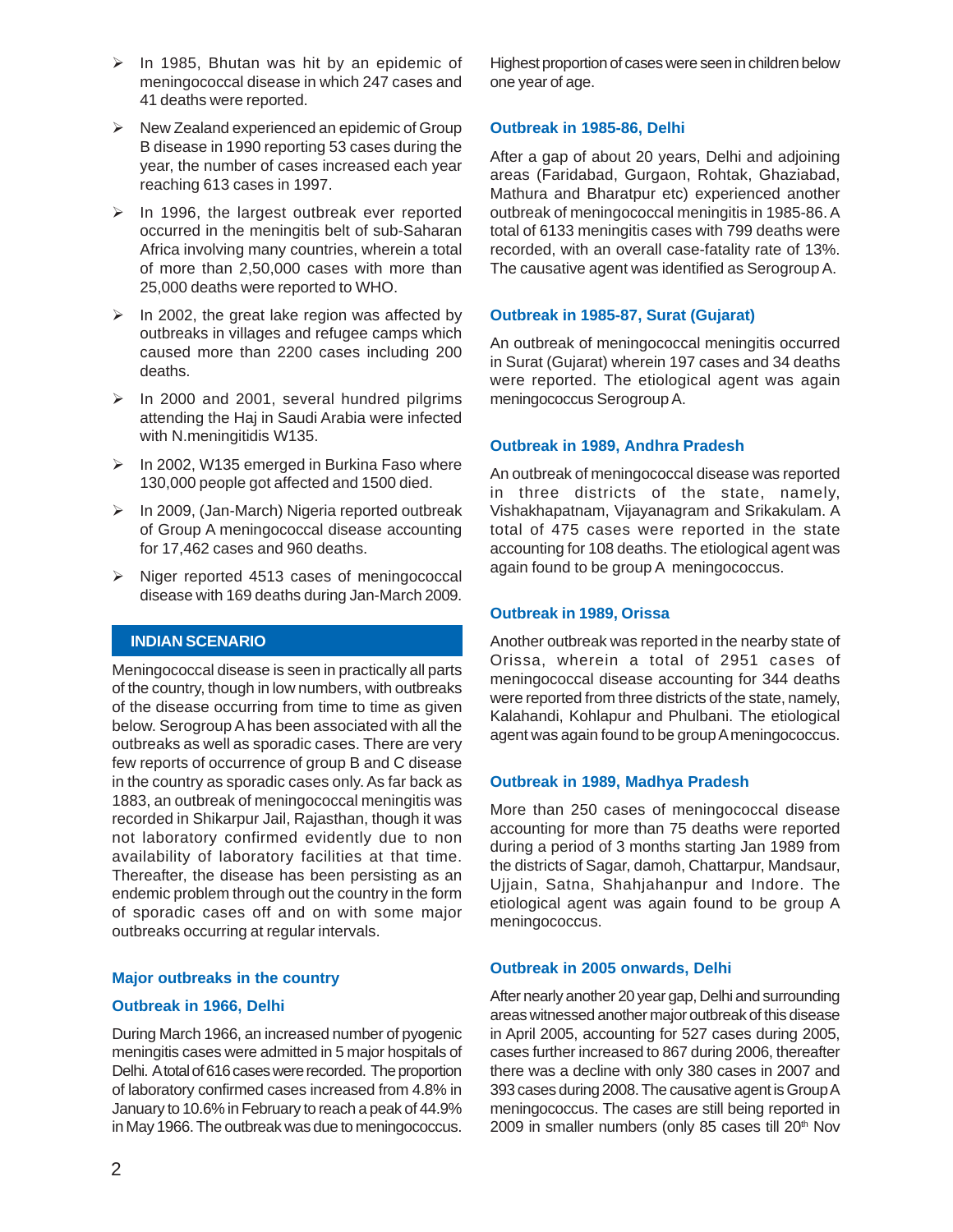2009). Majority of cases were seen in adolescents and young adults.

## **Outbreak in 2008-09, Meghalaya**

Since January 2008, the north eastern state of Meghalaya has been witnessing a large outbreak of meningococcal disease due to Gr A meningococcus accounting for more than 2100 cases and 260 deaths. Out of the seven districts of the state, four districts have been affected; however, the major brunt has been borne by East Khasi hills, Jaintia hill and West Khasi Hill districts. Again, majority of cases were seen in adolescents and young adults.

## **Outbreak in 2009, Tripura**

Since January 2009, another north eastern state Tripura is experiencing an outbreak of meningococcal disease due to Group A meningococcus. A total of 277 cases and 60 deaths have been reported so far, the major brunt being borne by Dhalai district of the state. Again, majority of cases were seen in adolescents and young adults.

## **EPIDEMIOLOGY**

The meningococci most often inhabit the human nasopharyngeal area without causing any symptoms or with only local symptoms. The disease ma become invasive with involvement of meninges an presenting as acute purulent meningitis. The mai epidemiological features of meningococcal diseas are given in the box.

| <b>EPIDEMIOLOGICAL FEATURES OF</b><br><b>MENINGOCOCCAL DISEASE</b> |                                                                                                                                                                                                                                                                                                                                                                        |  |  |
|--------------------------------------------------------------------|------------------------------------------------------------------------------------------------------------------------------------------------------------------------------------------------------------------------------------------------------------------------------------------------------------------------------------------------------------------------|--|--|
| <b>Reservoir</b>                                                   | Man, no extra human reservoir,<br>10-15% of healthy subjects harbour<br>the bacterium in upper respiratory<br>tract (Throat/Nose)                                                                                                                                                                                                                                      |  |  |
| <b>Transmission</b>                                                | Direct contact with droplets and<br>discharges from nose and throat of<br>patients and healthy carriers (mainly<br>carriers). Infection usually causes<br>only a sub clinical mucosal infection.<br>Invasion sufficient to cause systemic<br>disease is comparatively rare. Carrier<br>prevalence rate up to 25% or more<br>may exist without a case of<br>meningitis. |  |  |
| <b>Incubation</b><br><b>Period</b>                                 | 2-10 days (average 3-4 days)                                                                                                                                                                                                                                                                                                                                           |  |  |
| Seasonal<br><b>Variation</b>                                       | More in winter months or spring                                                                                                                                                                                                                                                                                                                                        |  |  |

| <b>Age Group</b><br><b>Affected</b>                                                                                                                                                                                                                                                                                                               | Primarily a disease of very young<br>children; occurs commonly in<br>children or young adults. However,<br>no age is exempt.                                                                                |  |
|---------------------------------------------------------------------------------------------------------------------------------------------------------------------------------------------------------------------------------------------------------------------------------------------------------------------------------------------------|-------------------------------------------------------------------------------------------------------------------------------------------------------------------------------------------------------------|--|
| <b>Risk Factors</b>                                                                                                                                                                                                                                                                                                                               | Subjects with terminal complement<br>component deficiency(C5-C9),<br>properdin deficiency<br>and<br>asplenemia are more prone. Poor<br>living conditions and overcrowding<br>are other contributory factors |  |
| <b>Case Fatality</b><br>Rate                                                                                                                                                                                                                                                                                                                      | 10-15% usually, more<br>in<br>meningococcaemia and in delayed<br>treatment case                                                                                                                             |  |
| Period of<br>Communi-<br>cability                                                                                                                                                                                                                                                                                                                 | Until meningococci are no longer<br>present in discharges from nose<br>and mouth, usually the first few days<br>of illness                                                                                  |  |
| Considering the cyclic trend of meningococcal<br>disease and recent occurrence of outbreaks in many<br>parts of the world, which due to rapid travel can spread<br>to any country, makes it mandatory for us to augment<br>surveillance and observe strictest vigil for this disease<br>and remain alert through continuing medical<br>education. |                                                                                                                                                                                                             |  |

| ın             |                                                                                                                                                                                                                                                                                                                                                                                                                                                                                                                                                                                      |                                                                                                                                                                                                                                                                                                                                                                                                                                                                                                                                            |  |  |  |  |
|----------------|--------------------------------------------------------------------------------------------------------------------------------------------------------------------------------------------------------------------------------------------------------------------------------------------------------------------------------------------------------------------------------------------------------------------------------------------------------------------------------------------------------------------------------------------------------------------------------------|--------------------------------------------------------------------------------------------------------------------------------------------------------------------------------------------------------------------------------------------------------------------------------------------------------------------------------------------------------------------------------------------------------------------------------------------------------------------------------------------------------------------------------------------|--|--|--|--|
| ìS<br>١y       | <b>LABORATORY DIAGNOSIS</b>                                                                                                                                                                                                                                                                                                                                                                                                                                                                                                                                                          |                                                                                                                                                                                                                                                                                                                                                                                                                                                                                                                                            |  |  |  |  |
| ıd<br>in<br>ïе | <b>For meningitis</b><br>CSF cytology shows<br>increased WBC count<br>with increased<br>polymorphs<br>CSF sugar<br>decreased, protein<br>increased<br>CSF Gram stained<br>smear shows gram-<br>negative intracellular<br>& extracellular<br>diplococci.<br>$(ST=30-60\%*)$<br>CSF & blood culture<br>n,<br>may show growth of<br>meningococcus<br>$(ST=50-70\%*)$<br>Meningococcal<br>antigen in CSF<br>detected by latex/co-<br>agglutination test<br>$(ST=60-90\%)$<br>Petechial fluid may<br>Ξ<br>show presence of<br>meningococci<br>CSF/Blood for PCR<br>test for bacterial DNA | For meningococcae-<br>mia<br>Blood culture is the<br>single most important<br>investigation to show<br>the presence of<br>meningococci<br>$(ST=60-80\%*)$<br>Smears and culture<br>from petechiae may<br>reveal meningococci<br>$(ST=40-50\%*)$<br>Serum for antigen<br>Ξ<br>detection (ST= low)<br><b>Meningococcaemia</b><br>with meningitis<br>Blood for culture,<br>antigen detection and<br>PCR test<br>CSF for Gram stain,<br>Ξ<br>Culture, antigen<br>detection and PCR<br>test<br>Petechial fluid for<br>Gram stain and<br>culture |  |  |  |  |

Note: ST = sensitivity of test; \* In non antibiotic treated cases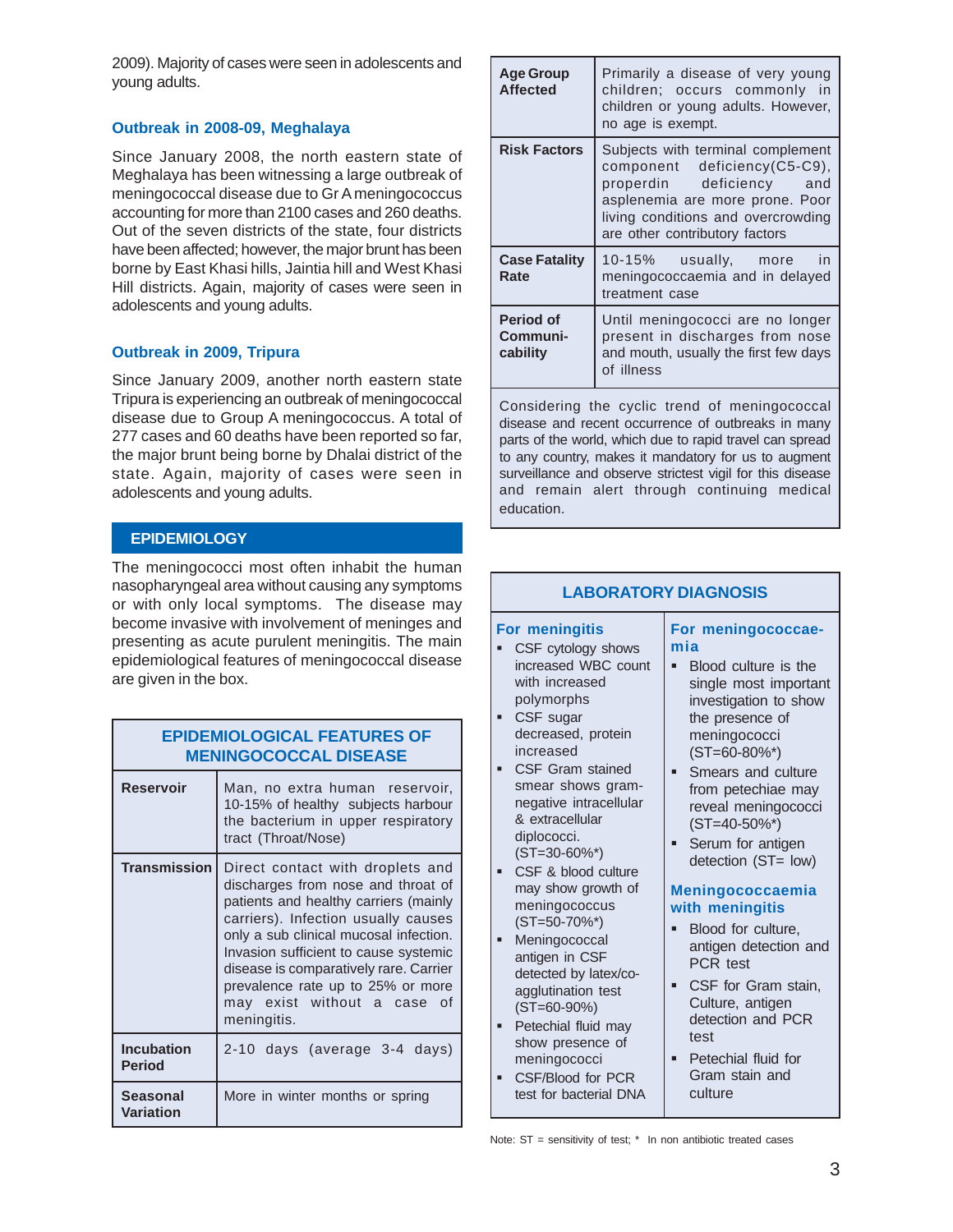## **SAMPLE COLLECTION AND TRANSPORT**

- **CSF:** 3-4 ml of CSF to be collected in a sterile screw capped bottle before start of chemotherapy and sent immediately to the laboratory. In case of delay, it should be stored/ transported at Room temp/ 37°C (The sample to be submitted for culture should never be refrigerated). Transport media like Stuart's and Amies media should be used.
- **Blood:** Blood should be collected preferably during first 4-5 days of illness, before starting chemotherapy (5-10 ml quantity in 50-100 ml Brain Heart infusion/ Trypticare soy broth). In case of delay, it should be stored at room temp/ 37°C. Avoid use of Liquoid and protect from direct sunlight and extremes of temperature. In case of non availability of broth media, 4-5 ml of blood should be collected in sterile plain vial for clot culture as well as antigen detection in serum sample.
- **Petechial fluid:** Lesions may be gently irrigated by injecting 0.2ml of sterile saline solution using a small syringe and a fine needle (23/24G) and thereafter aspirating the fluid for making smear and doing culture examination.

## **Drug susceptibility testing/ profile of meningococcus:**

Drug sensitivity testing of meningococcus by standard disk diffusion test is not recommended as the results are not reliable. Accordingly, the recommended method is by Agar Dilution /MIC method using Muellor Hinton Blood agar. Recently, a simplified MIC method using E test has also been internationally used and recommended.

Meningococcus was considered to be susceptible to all the known antimicrobials till few decades ago. In the 1960's, Sulfonamide resistance was reported in some countries. Since 1980's, decreased sensitivity to Penicillin was reported in several countries eg Spain, Greece, Romania etc. Later on, resistance to Chloramphenicol, Cotrimoxazole, Rifampicin and Cirprofloxacin were reported in many countries, though, there were no such reports from India.

During the recent outbreak of this disease in NCT of Delhi (April 2005-2008), many isolates of meningococcus showed resistance to Cotrimoxazole, Ciprofloxacin, Ofloxacin, Tetracycline and Vancomycin while, some of the strains depicted decreased susceptibility to Flouroquinolones, however, all were sensitive to Penicillin, Rifampicin, Ceftriaxone, Ampicillin, Chloramphenicol and Azithromycin.

Isolates obtained from outbreak in Meghalaya (2008- 09), also showed a similar pattern depicting resistance to Cirprofloxacin, Cotrimoxazole and Tetracycline. Two (2) isolates tested from outbreak in Tripura (2009) also showed a similar trend.

## **Genotyping:**

Genetic analysis (PFGE patterns) of the strains in Delhi outbreak (2005-08) showed that they are having identical pattern and are probably from common origin. Further genetic characterisation by MLST (Multi locus sequence typing) revealed that the strains are similar to the outbreak strains from Dhaka (Bangladesh) (2002) and Nigeria (2003).

## **STANDARD CASE DEFINITION OF MENINGOCOCCAL MENINGITIS (WHO guidelines)**

- 1. **Suspected case of acute meningitis**
	- sudden onset of fever (>38.5ºC rectal or 38.0ºC axillary), WITH
	- $\triangleright$  stiff neck

In patients under one year of age, a suspected case of meningitis occurs when fever is accompanied by a bulging fontanelle

- 2. **Probable case of bacterial meningitis**
	- $\triangleright$  suspected case of acute meningitis as defined above, WITH
	- $\triangleright$  turbid CSF
- 3. **Probable case of meningococcal meningitis**
	- $\triangleright$  suspected case of either acute or bacterial meningitis as defined above, WITH
	- $\triangleright$  Gram stain showing Gram-negative diplococcus, OR
	- $\triangleright$  ongoing epidemic, OR
	- $\triangleright$  petechial or purpural rash
- 4. **Confirmed case**
	- $\triangleright$  suspected or probable case as defined above, **WITH EITHER**
	- ▶ positive CSF antigen detection for N. meningitidis, OR
	- $\triangleright$  Positive culture of CSF or blood with identification of N. meningitidis

## **STANDARD CASE DEFINITION OF MENINGOCOCCEMIA**

**Probable:** Sudden onset of fever (>38.5°C rectal or 38.0ºC axillary) with or without shock, and one of the following:

- i. Petechial or purpural rash
- ii. Gram stain showing Gram negative diplococcus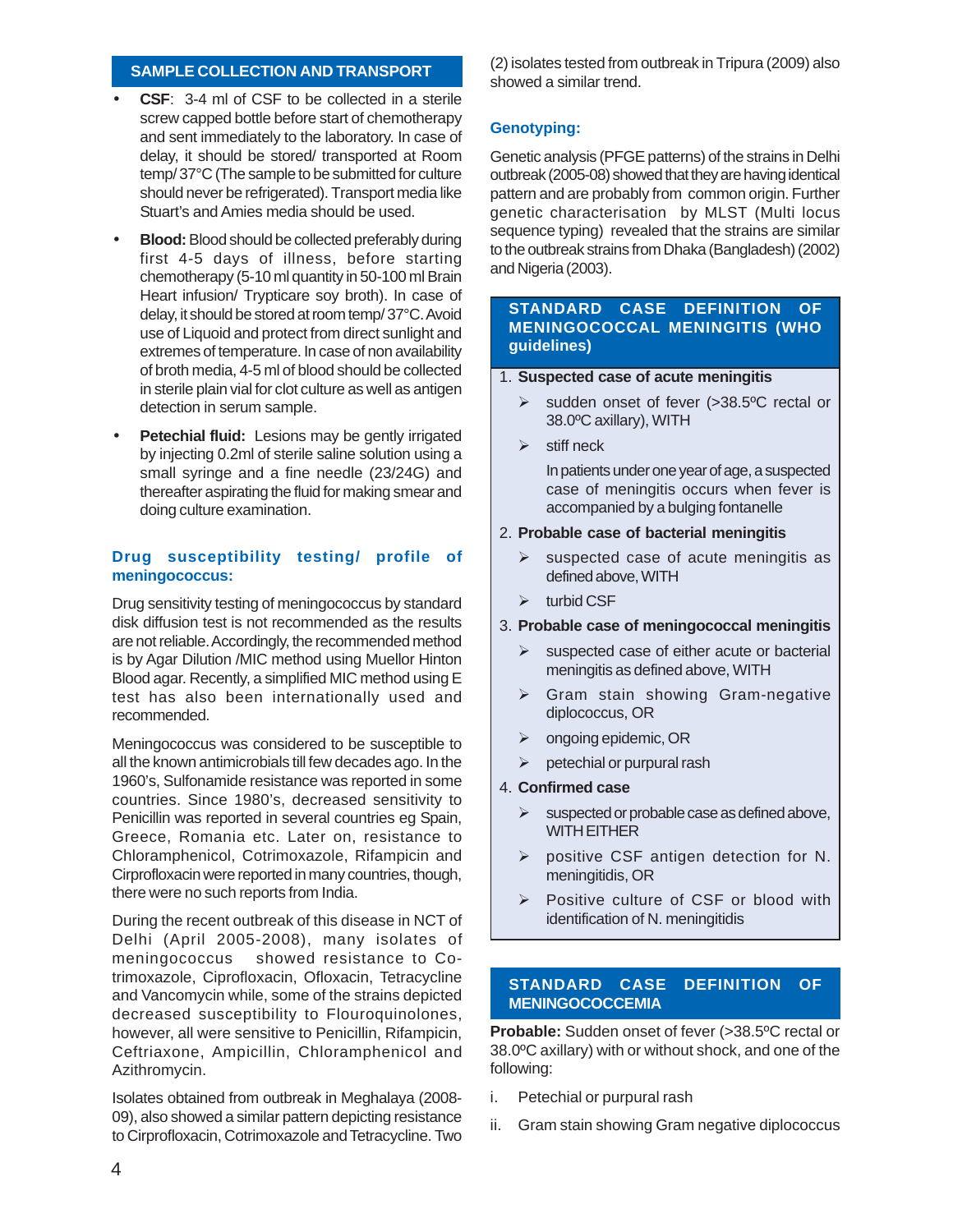**Confirmed:**Probable case, and Demonstration of N.meningitidis by culture or antigen detection in blood and/or CSF.

**Note: As per CDC guidelines, meningococcal antigen detection does not constitute a confirmatory diagnosis, it would be a probable diagnosis**

**Note: All probable or confirmed cases of Meningococcal meningitis or Meningococcemia should be reported to**

- **(i) Director (EMR), Tel: 23061469; Fax: 23061469**
- **(ii) Director, NCDC, Tel: 23971272, 23971060 Fax: 23922677**
- **(iii) Toll Free No. 1075**

## **HOW TO RECOGNIZE AND CONFIRM MENINGOCOCCAL DISEASE?**

## **Symptoms and signs**

#### **Meningitis:**

- $\triangleright$  Sudden onset of intense headache
- $\triangleright$  High fever
- $\triangleright$  Stiff neck
- $\triangleright$  Nausea and vomiting
- $\triangleright$  Photophobia
- $\triangleright$  Neurological signs like confusion, lethargy, delirium, coma, and/or convulsions
- $\triangleright$  Infants may have illness without any stiff neck and onset could be slow

#### **Meningococcaemia:**

- > Abrupt onset
- $\triangleright$  Fever
- $\triangleright$  Shock
- $\triangleright$  Petechial rash or purpura may not be obvious initially and meningeal symptoms are usually absent
- $\triangleright$  Rapid circulatory collapse



#### **Physical examination should include an examination for**

- Meningeal rigidity, stiff neck, Kernig's or Brudzinski's signs
- $\triangleright$  Neurological signs such as decreased awareness; localizing neurological symptoms are unusual
- $\triangleright$  Purpura, sometimes extensive and necrotic, usually localized to the extremities, or generalized, cutaneous or mucosal (conjunctival) are often associated with meningococcal disease; purpura is a basic symptom of meningococcaemia
- $\triangleright$  Lowered blood pressure and symptoms of shock
- $\triangleright$  Shock associated with purpura indicates fulminating meningococcaemia, the most severe form of meningococcal disease
- $\triangleright$  Focal infection such as arthritis, pleuritis or pneumonia, pericarditis, episcleritis

**In infants (under one year of age),** the clinical features of meningitis are often atypical and may be difficult to recognize. The onset is not always rapid. In addition to fever, inconsolable irritability and screaming, failure to feed, vomiting, lethargy, convulsions or hypotonia may be presenting features. Stiff neck may be absent, bulging fontanelle may be observed.

The bacterial meningitis may result in brain damage, hearing loss or learning disability in 10-20% of survivors.

## **HOW TO MANAGE PATIENTS WITH MENINGOCOCCAL DISEASE?**

Meningococcal disease (either meningitis or septicaemia) is potentially fatal and should always be viewed as a medical emergency.

- $\triangleright$  Admission to a hospital or health centre is necessary for diagnosis (lumbar puncture and CSF examination) and for treatment.
- $\triangleright$  Antimicrobial therapy is essential and should be combined with supportive treatment.
- $\triangleright$  As contagiousness of patients is moderate and disappears quickly following antimicrobial treatment, isolation of the patient is not necessary except probably during the first 24 hours of illness.

#### **Antimicrobial therapy**

Antimicrobial treatment must be instituted as soon as possible after the lumbar puncture has been carried out. Many antimicrobials are active against meningococci in vitro, but only those that sufficiently penetrate the cerebrospinal space and are affordable **Petechial rash** should be used. The range of antibiotics used for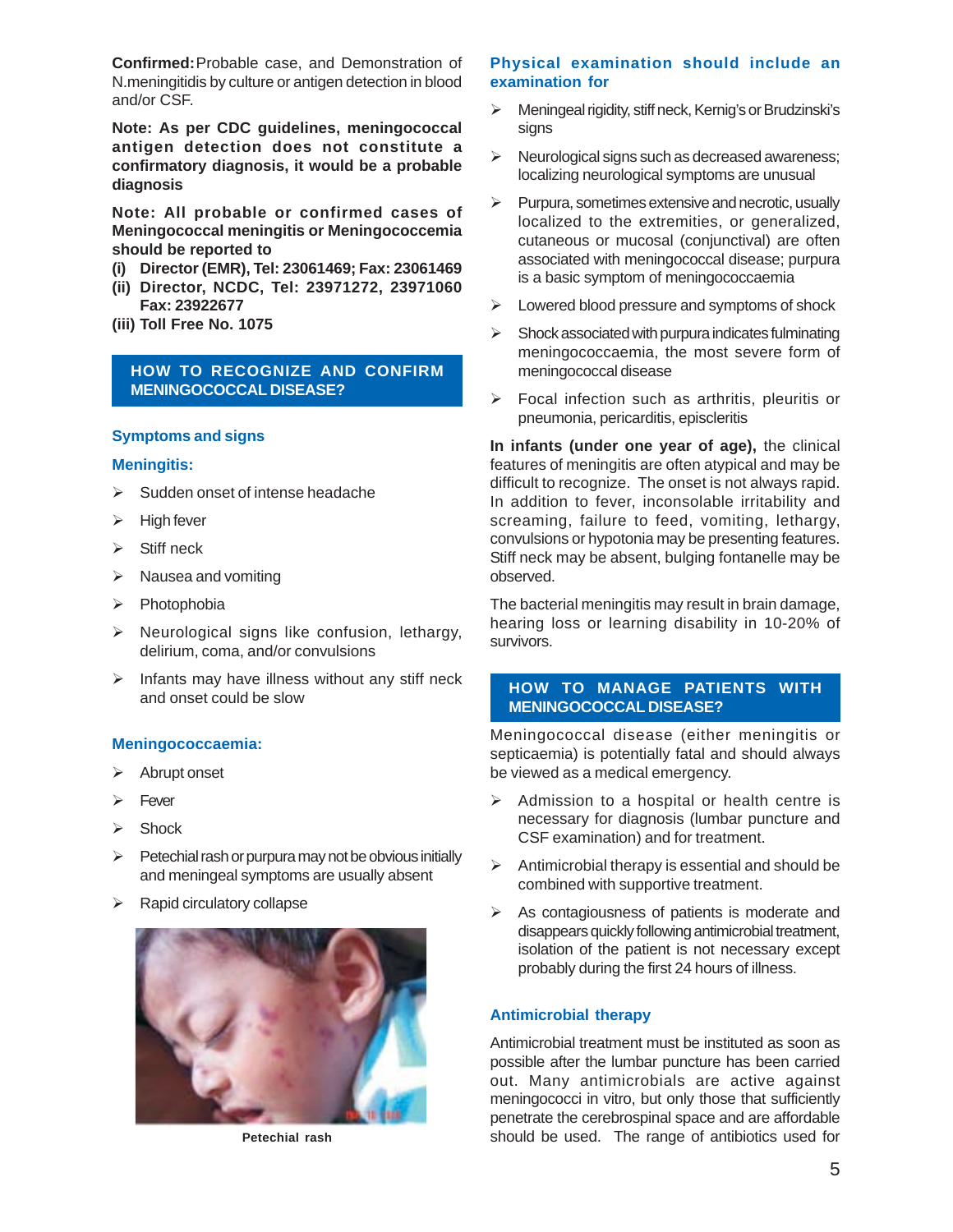treatment includes Penicillin, Ampicillin, Chloramphenicol and Ceftriaxone. Chloramphenicol is a good and inexpensive choice. The third generation cephalosporins, ceftriaxone and cefotaxime, are also very effective.

**Oily Chloramphenicol is the drug of choice in area with limited health infrastructure** as a single dose of this long acting formulation is found to be very effective.

The antimicrobials useful in the treatment of meningococcal disease are listed in the box.

**ANTIBACTERIALS TO TREAT**

| ANIIBACIERIALS IO IREAI<br><b>MENINGOCOCCAL DISEASE</b> |           |                     |                 |                      |           |  |  |
|---------------------------------------------------------|-----------|---------------------|-----------------|----------------------|-----------|--|--|
| Agent<br>(generic<br>name)                              | Route     | Dose                |                 | <b>Duration Cost</b> |           |  |  |
|                                                         |           | adults              | children        | (days)               |           |  |  |
| Penicillin G                                            | IV        | $3-4$ MU.<br>$4-6h$ | 400,000<br>U/kg | $\geq 4$             | low       |  |  |
| Ampicillin<br>or<br>Amoxicillin                         | IV        | $2 - 3 g$ .<br>6h   | 250<br>mg/kg    | $\geq 4$             | moderate  |  |  |
| Chloram-<br>phenicol<br>(Aqueous)                       | IV        | 1g.<br>6h           | 100<br>mg/kg    | $\geq 4$             | moderate  |  |  |
| Cefotaxime                                              | IV        | 2g.<br>6h           | 250<br>mg/kg    | > 4                  | Expensive |  |  |
| Ceftriaxone                                             | IV        | $1-2$ g.<br>12-24 h | 50-80<br>mg/kg  | > 4                  | High      |  |  |
| Oily<br>Chloram-<br>phenicol                            | <b>IM</b> | Single<br>Dose      |                 | 1                    | low       |  |  |

#### **Supportive therapy**

Fluid and electrolyte balance should be monitored and fluid replaced accordingly. When required, anticonvulsants or antiemetics may be administered. Severe forms of the disease including coma, shock, purpura should be treated in an intensive care unit by well trained physicians.

## **HOW TO PREVENT MENINGOCOCCAL DISEASE?**

Meningoccal disease is potentially preventable through avoiding close contact with cases or carriers of the disease/ agent, vaccination and/or chemoprophylaxis.

## **Prevention of transmission**

Transmission of N.meningitidis occurs from person to person, usually from a nasopharyngeal carrier rather than from a patient, through contact with respiratory droplets or oral secretions. Contagiousness rapidly disappears in patients after starting antibiotic therapy.

#### **Vaccination**

Vaccines against four specific antigens related to serogroups A, C, Y and W135 are currently available. Vaccines against serogroup B are still being evaluated. Two types of vaccines are in use

- 1) Capsular polysaccharide vaccines and
- 2) Conjugate vaccines.

In our country, only polysaccharides vaccines are licensed for use.They are distributed in freeze-dried form. It is available as bivalent (A+C) and tetravalent forms (A+C+Y+W135). Vaccine contains 50 µg of each antigen. The dose of vaccine is **0.5ml given subcutaneously preferably in the deltoid region.**

These polysaccharide vaccines are generally very well tolerated but may induce some mild adverse reaction (local pain and swelling, fever and malaise) in 10-20 percent of recipients, for 2-3 days following the vaccination. Duration of immunity is 1-3 yrs.

Meningococcal polysaccharide vaccines are not routinely used in early childhood because of their general lack of efficacy in infants and young children below 2 years.

## **Vaccination policy in the country**

Meningococcal Vaccine is only recommended to be given to:

- $\triangleright$  Haj pilgrims and other travellers visiting the countries where meningococcal disease is a major problem or where outbreaks are cooccurring.
- $\triangleright$  High risk groups, eg children living in orphanages, jail inmates, soldiers in Barracks etc.
- $\triangleright$  Routine vaccination of the population at large is not recommended except during epidemic situations.

## **Chemoprophylaxis**

The aim of chemoprophylaxis is to prevent secondary cases by eliminating nasopharyngeal carriage.

Chemoprophylaxis has been considered for control of meningococcal disease but it has several limitations, and its use should be limited to special circumstances. **To be effective in preventing secondary cases, chemoprophylaxis must be initiated as soon as possible (i.e. not later than 48 hours after diagnosis of the case).**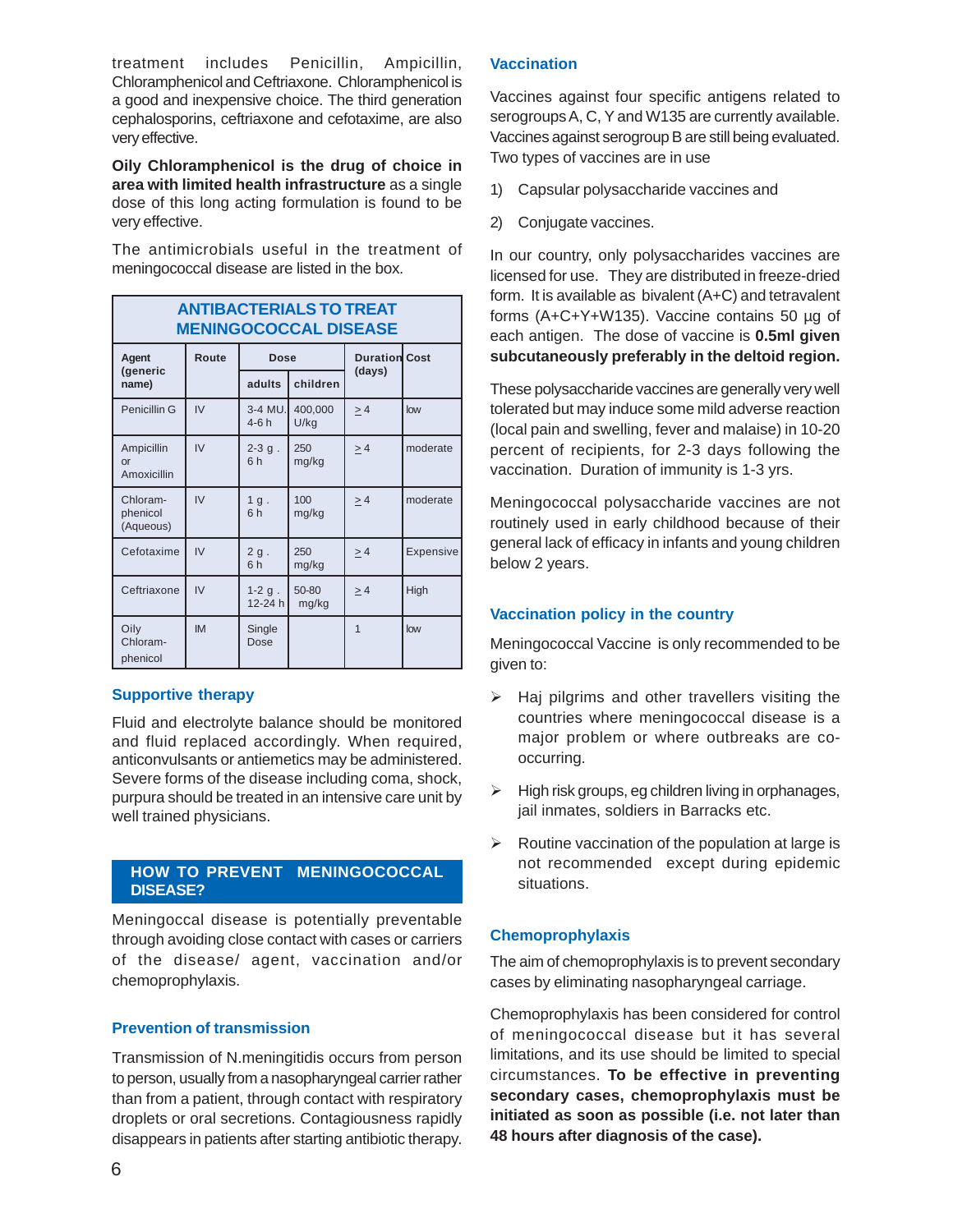## **THE RECOMMENDED DRUGS FOR CHEMOPROPHYLAXIS**

| <b>Generic</b><br>name | Dose<br><b>Adults</b> | <b>Dose</b><br>children        | Route     | <b>Duration</b> |  |  |  |
|------------------------|-----------------------|--------------------------------|-----------|-----------------|--|--|--|
| Rifampicin             | 600<br>mq/12h         | $10$ mg/kg/<br>12 <sub>h</sub> | Oral      | 2 days          |  |  |  |
| Ciprofloxacin          | 500 mg                | Not given                      | Oral      | Single dose     |  |  |  |
| Ofloxacin              | 400 mg                | Not given                      | Oral      | Single dose     |  |  |  |
| Ceftriaxone            | 250 mg                | $<$ 15 yr $-$<br>125 mg        | <b>IM</b> | Single dose     |  |  |  |
| Azithromycin           | 500 mg                | 10mg/kg                        | Oral      | Single dose     |  |  |  |

**Mass chemoprophylaxis to prevent/ control epidemics is not recommended.**

#### **Special circumstances for which chemoprophylaxis are appropriate:**

In non-epidemic settings, chemoprophylaxis should be restricted to close contacts of a case, which are defined as:

- $\triangleright$  Household members (i.e. persons sleeping in the same dwelling as the case); institutional contacts who shared sleeping quarters (i.e. for boarding school pupils, room-mates; for military camps, persons sharing a barrack); nursery school or childcare centre contacts (i.e. children and teachers who share a classroom with the case).
- $\triangleright$  Others who have had contact with the patient's oral secretions through kissing or sharing of food and beverages.

In addition, in areas where household contacts routinely receive prophylaxis, chemoprophylaxis should also be given to the patient with meningococcal disease upon discharge from the hospital provided the patient's illness was treated with antibiotics (e.g. penicillin) which do not eliminate the organism from the nasopharynx.

## **Meningococcal Disease and Haj Pilgrims**

Visitors from all over the world arriving for the purpose of pilgrimage are required to produce a certificate of vaccination against meningitis issued not more than 3 years and not less than 10 days before arrival in Saudi Arabia.

- $\triangleright$  Adults and children over the age of two years must be given one dose of quadrivalent vaccine (A+C+Y+W135).
- $\triangleright$  The polysaccharide vaccine should normally not be given to children below 2 years of age however, if found necessary, those between three months and two years of age must be given two doses of polysaccharide vaccine with a three month interval between the two doses.

In case of a documented outbreak at the Haj site, all the Hajis returning to the country should receive chemoprophylaxis irrespective of their vaccination status.

## **CAN ONE PREDICT AN EPIDEMIC?**

Nasopharyngeal carrier studies in healthy population have not been found to predict an epidemic. However some of the early warning signals are:

- $\triangleright$  An attack rate of at least 5 fold higher than that observed during previous years in the same area, or if data for the same are not available, an attack rate of at least 5 fold higher than rates in the similar areas of the country.
- $\triangleright$  An attack rate of probable and confirmed meningococcal disease surpassing 5 cases per one lac population (while working out the attack rate, the preceding three months could be considered. Attack rate should be applied to the populations of a district, estimation of attack rates in an entire country will usually fail to detect local/ focal epidemics).
- $\triangleright$  Rising incidence of the disease (probable or confirmed) for three consecutive weeks in the same area also calls for immediate attention.
- $\triangleright$  Occurrence of even a single case in epidemiological settings such as nursery, hostels, military barracks and jails needs immediate attention**.**

## **CONTROL OF EPIDEMICS**

## **Management of patients**

- $\triangleright$  Provision for prompt and proper management of patients to prevent morbidity and mortality is of utmost importance. The hospitals should be well stocked with the required medicines as per the recommended guidelines for management of the patients.
- $\triangleright$  Augmentation of surveillance should be done so that cases could be detected early.
- $\triangleright$  Epidemiological investigation to identify various factors involved in outbreak should be instituted.

## **Immunoprophylaxis**

It has been documented that a mass vaccination campaign, if appropriately carried out, is able to halt the epidemic of meningococcal diseases due to serogroups A&C within weeks. However, such a decision depends on many other issues e.g. geographical distribution of cases, age specific attack rates and the resources